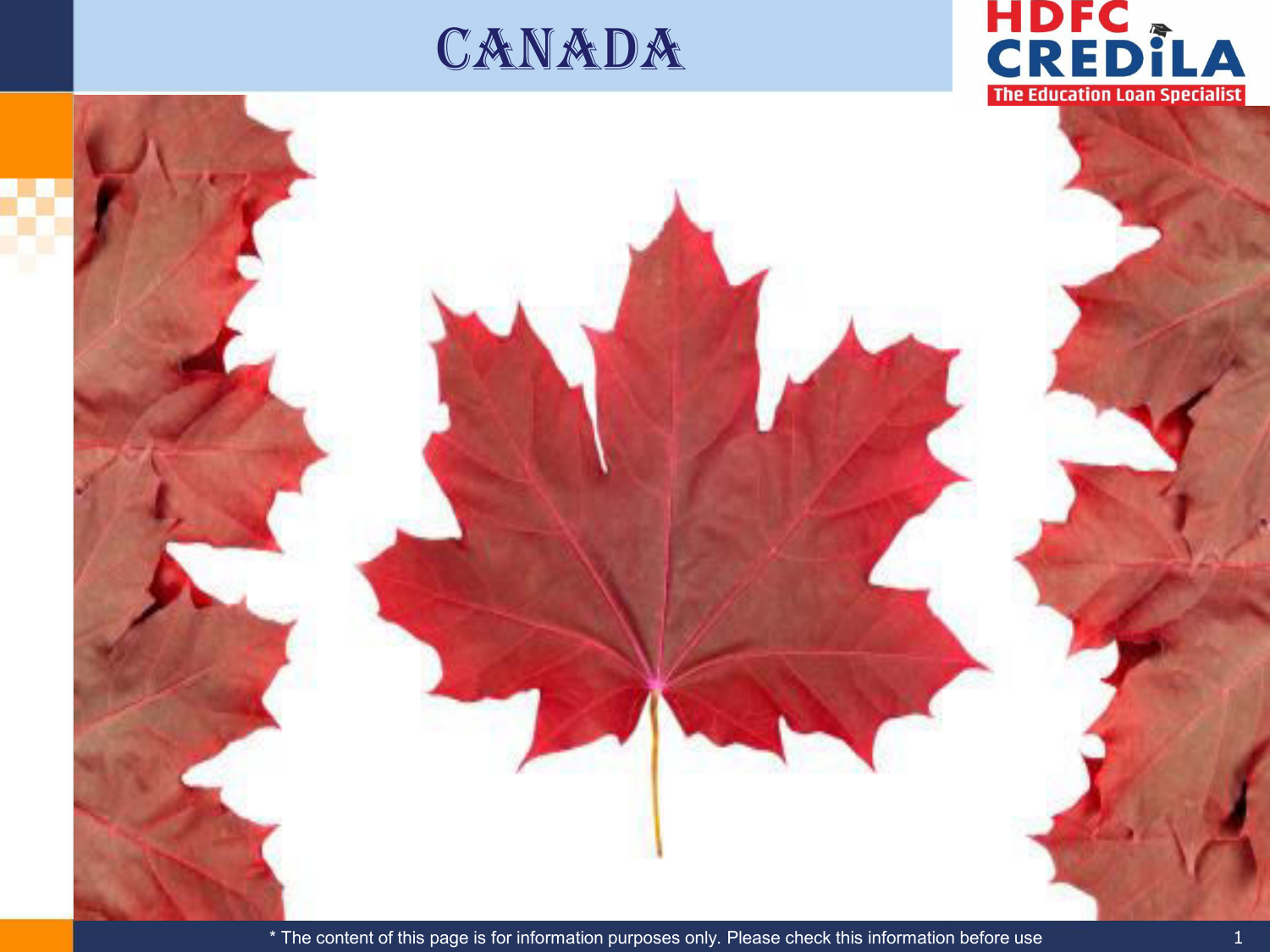![](_page_1_Picture_0.jpeg)

### •Agenda

- 1. Overview about Canada
- 2. Studies in Canada
- 3. Entrance Test
- 4. Admission
- 5. Courses
- 6. University / Colleges
- 7. Total Cost of Education
- 8. Financial Aid
- 9. Student Visa
- 10. Student Partner Program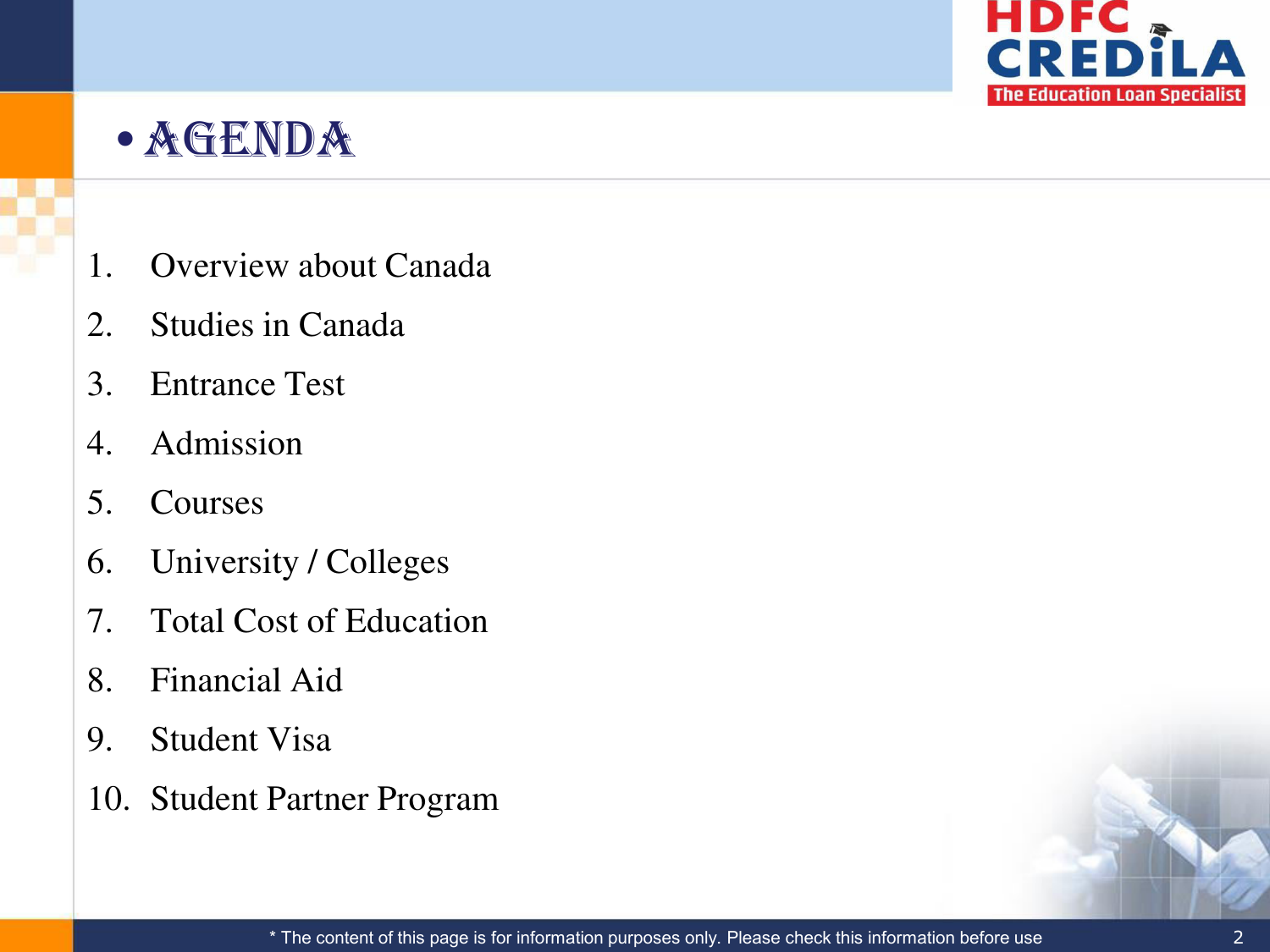# Overview about Canada

![](_page_2_Picture_1.jpeg)

- Canada is world's second biggest country which covers total landmass of approximately 3,855,100 square miles. Canada is country in North America made up of ten provinces and three territories
- There is Federal parliamentary democracy and constitutional monarchy. Official head of state is UK monarch (currently Queen Elizabeth II), who appoints a governor general (currently David Johnston) and head of government is Prime Minister (currently Stephen Harper).
- **→** Capital city: Ottawa
- **→** Largest city: Toronto
- Official languages: English and French (French is spoken mostly in Quebec province)
- $\rightarrow$  Major religion: Christianity
- Population of Canada is around 34.88 million (as per 2012)
- $\rightarrow$  Currency: 1 Canadian dollar = 100 cents
- $\rightarrow$  Most popular sport: Ice hockey, with lacrosse, curling and Canadian football also popular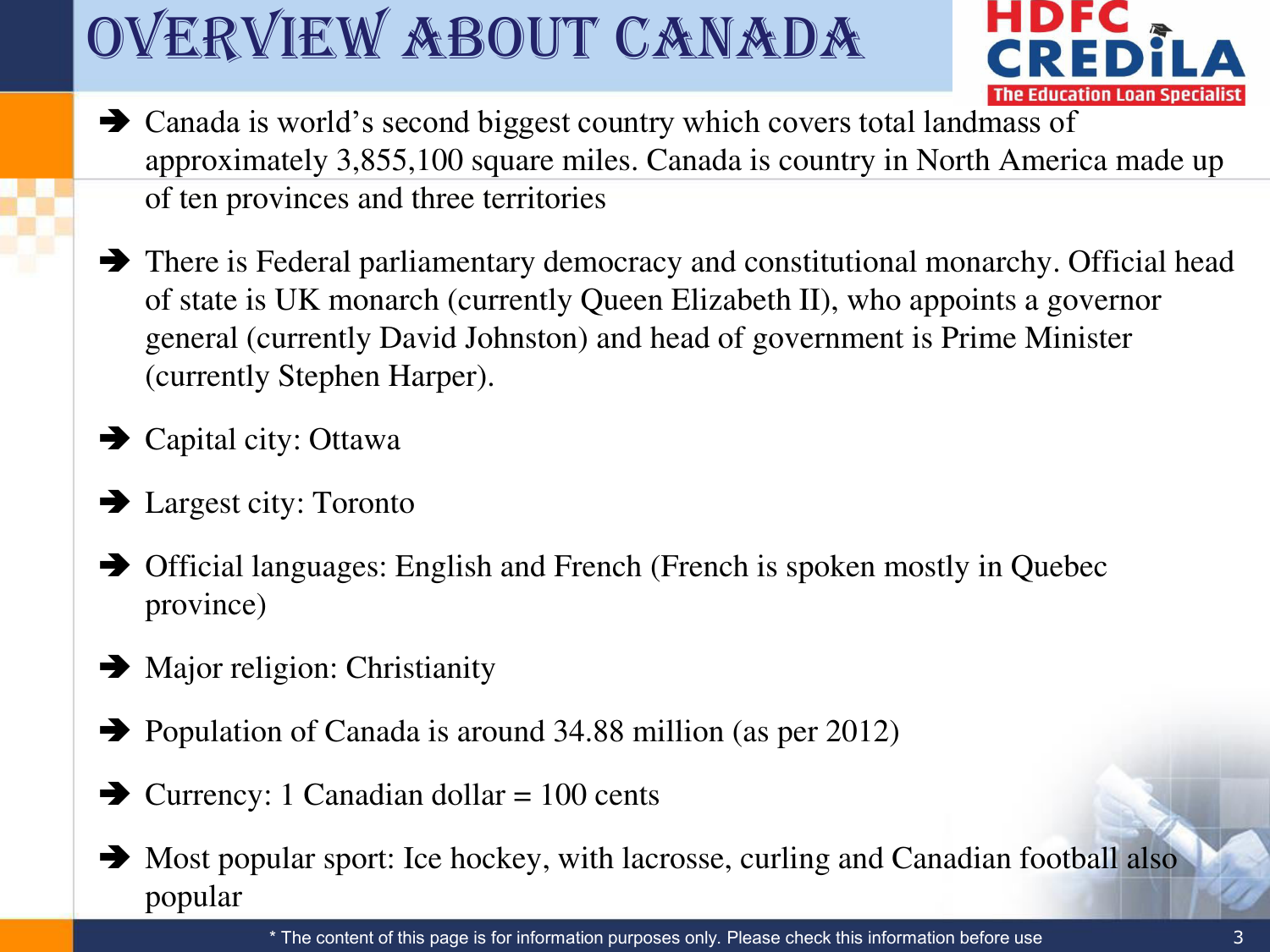### STUDIES IN CANADA

![](_page_3_Picture_1.jpeg)

- Student from India interested in studying in Canada has soared as it was 3,000 in 2008 which went to 12,000 in 2010 and has doubled in 2013.
- Unlike India, Canada doesn't have a central education system, and hence is under the jurisdiction of each province
- All major universities in Canada are publicly funded whereas the private universities are relatively new and usually offer undergraduate courses.
- There are approximately 92 universities and 175 community colleges in Canada
- All Canadian universities/ community colleges have intakes in August/September. Some also provide January/February or May intakes. Some colleges have three to four intakes in a year.
- **→** Certificates are usually categorized into diploma, advanced diploma, bachelor's degree, postgraduate diploma, postgraduate certificates, master's degree and PhD.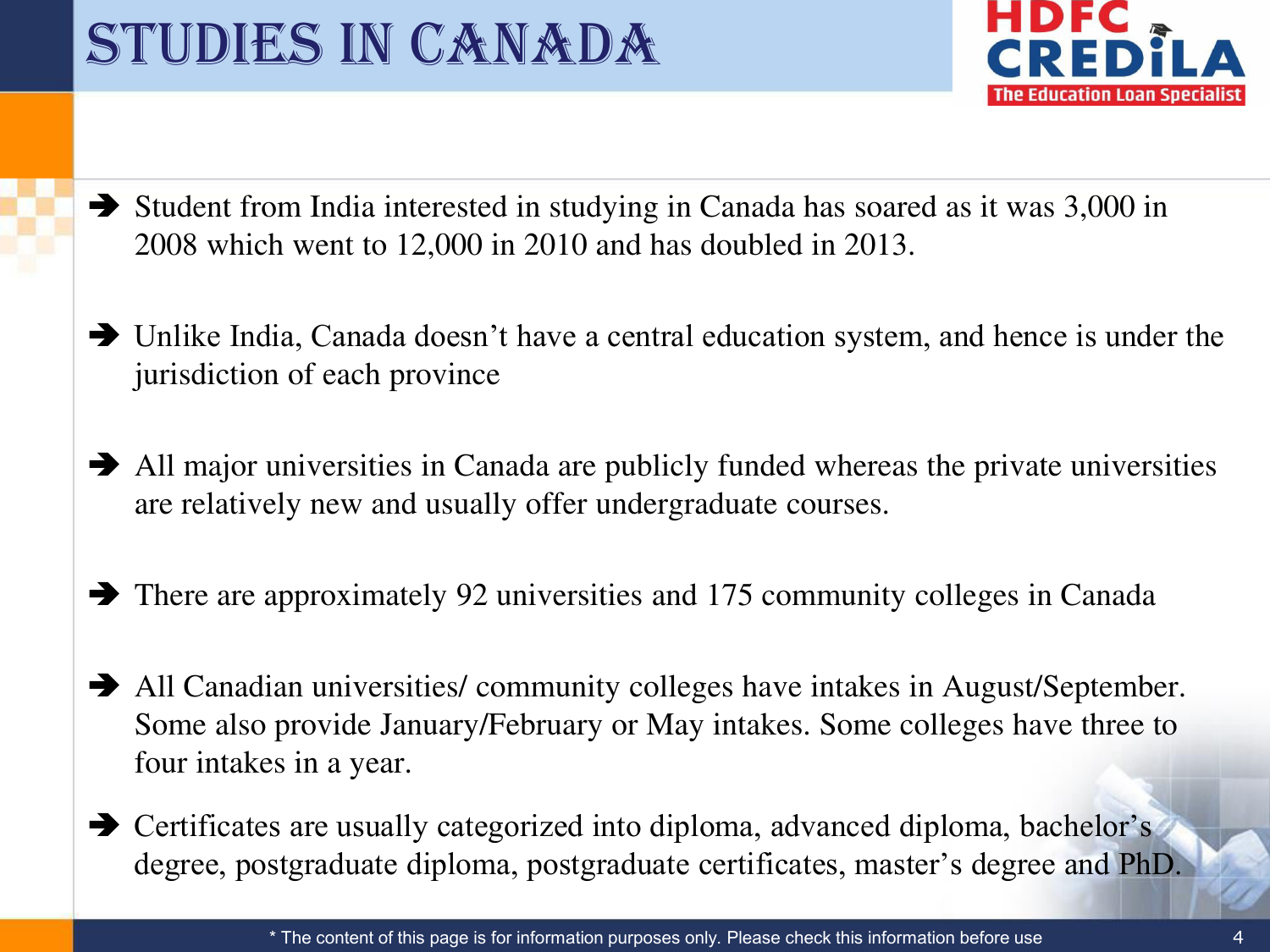### ENTRANCE TEST

![](_page_4_Picture_1.jpeg)

- **TOEFL** (Test of English as a Foreign Language) Top most universities in Canada requires (iBT>90-120) score of TOEFL and score of 580 for PBT – Paper based test.
- **IELTS** (International English language testing system) IELTS is most widely recognised and accepted English language test in Canada and 7.0 is the generally accepted score for IELTS in Canada. The minimum score accepted for a course ranges from 5.0 to 7.5, depending upon courses and institutes you are applying to.
- **GRE (**Graduate Record Examination) GRE is one of the most prestigious exams in the country for master's level admissions. GRE score of 315 can be considered good, 320 – 325 is high, 325 - 330 is very high and 330+ score is superb.
	- Some universities don't require GRE scores for grad school admission.
	- Some Canadian universities require GRE scores, but don't specify minimum scores
	- Some require GRE score and have minimum GRE Scores for admission
- **GMAT (**Graduate Management Admissions Test) GMAT is standardized test for MBA aspirants. The average GMAT score required by MBA schools in Canada is 550, ranging from a low of 500 to a high of over 600.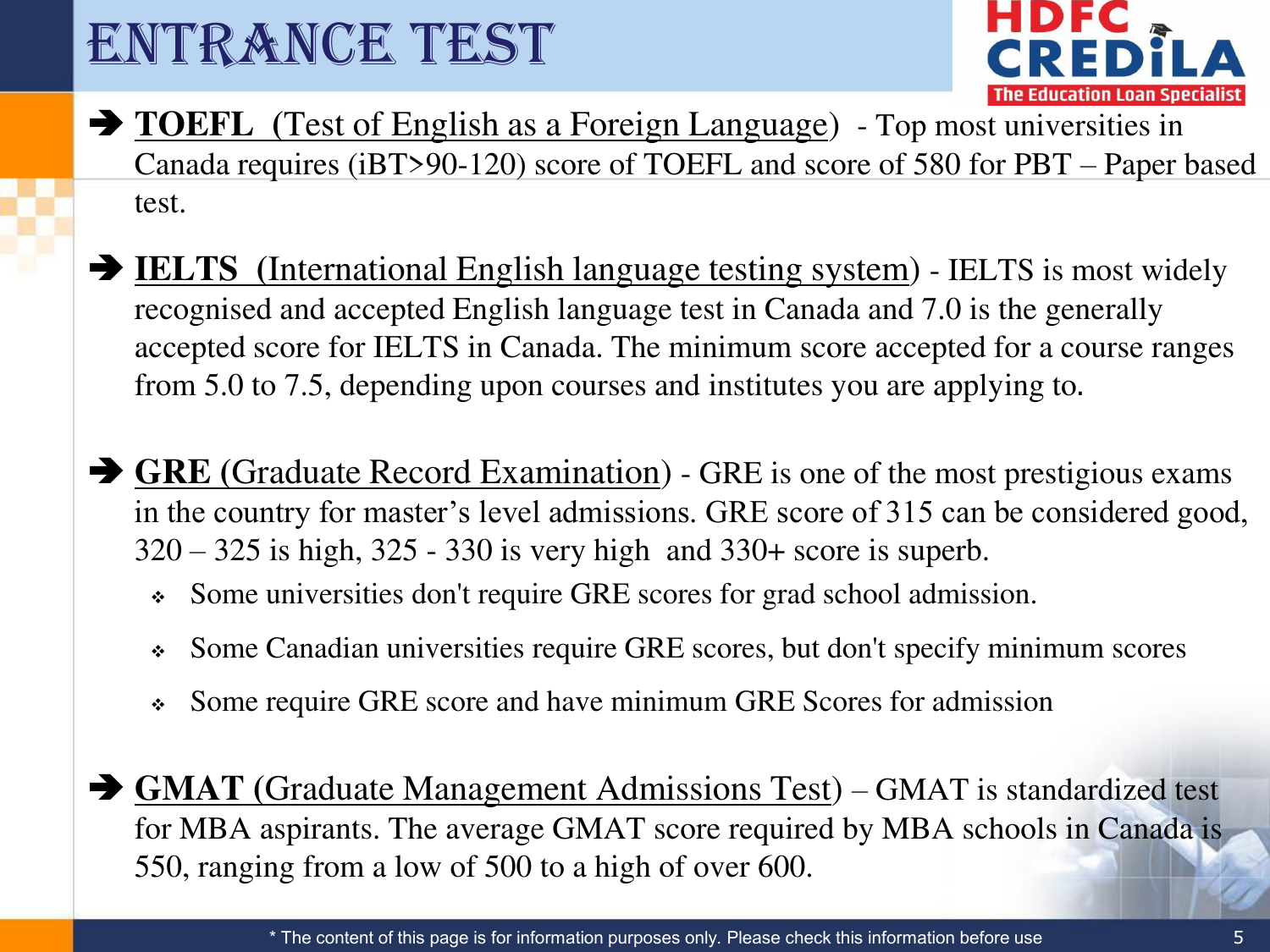### Admission

![](_page_5_Picture_1.jpeg)

- Once you have shortlisted your university, so next step is to get in touch with the international office of the university, as there is no centralized application procedure so need to apply directly to each institution.
- $\rightarrow$  Most Canadian higher education institutions require the completion of a high school diploma.
- International students may also be asked to provide proof of language proficiency (either in English or French).
- All international students are required to provide an essay, statement of intent or personal statement of experience.
- Even student can produce letters of reference, examples of extracurricular involvement, evidence of community service, athletic participation, and details of awards and scholarships won.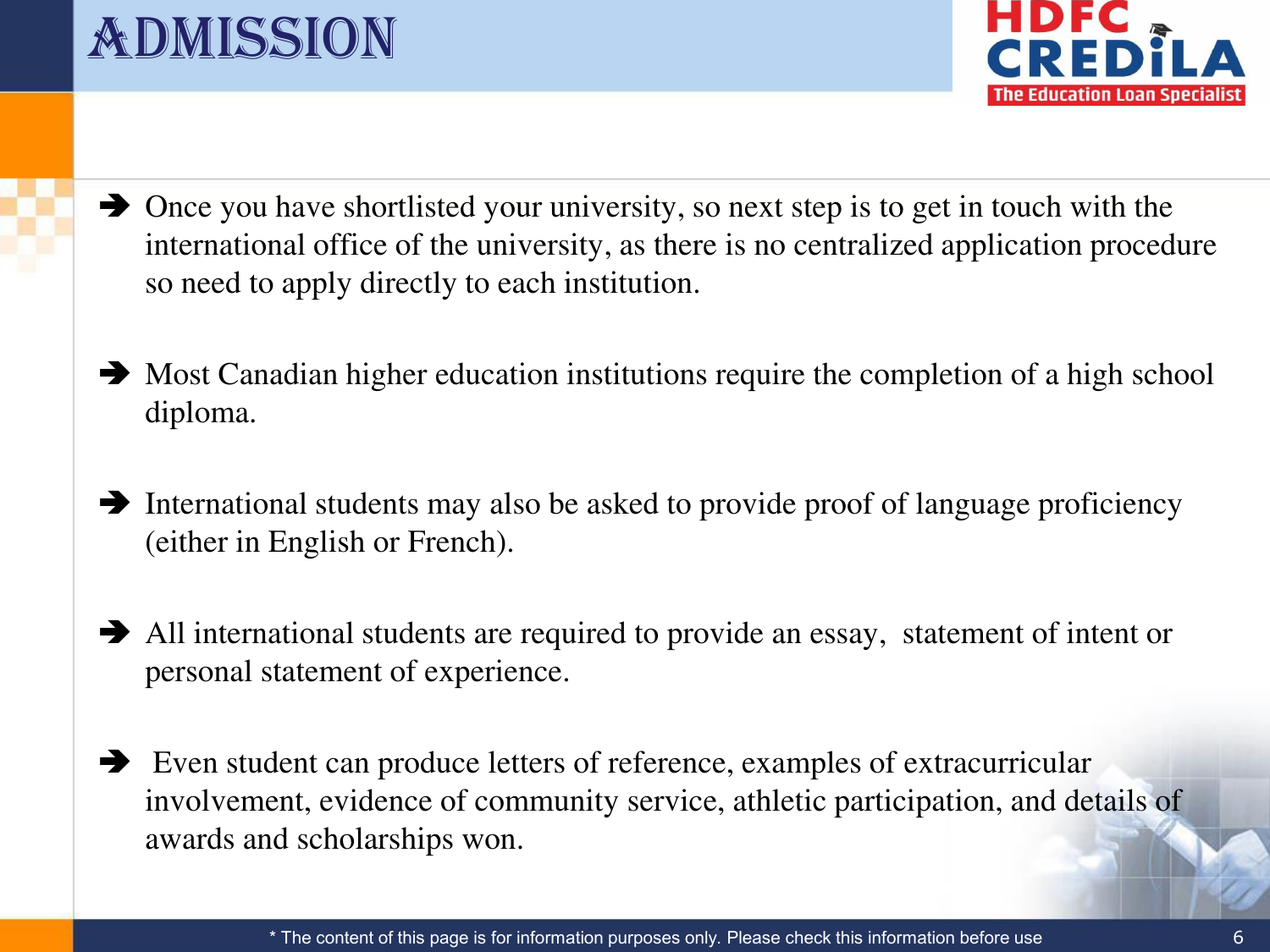## COURSES

![](_page_6_Picture_1.jpeg)

- Some of the prominent courses at the graduate level are MBA, PGD in management, MS and LLB.
- While at the undergraduate level, it is the Bachelor of administrative studies or Bachelor of engineering.

#### **❖ Duration Of Courses**

#### • **Doctoral Or PHD**

A minimum of 2‐5 years of full‐time study for doctoral programs is required.

#### • **Master's**

For Master's degrees generally require at least 2 years of full‐time studies including a thesis (a long essay based on original research), practicum or research paper.

#### • **PG Diploma**

Generally are of one year duration and exceptionally of two years also.

#### • **Undergraduate**

Depending on the province, all undergraduate programs leading to a bachelor's degree generally require three or four years of full‐time study.

#### • **UG Diploma (Post Secondary Diploma)**

Undergraduate Diploma generally requires two years or three years of full time study.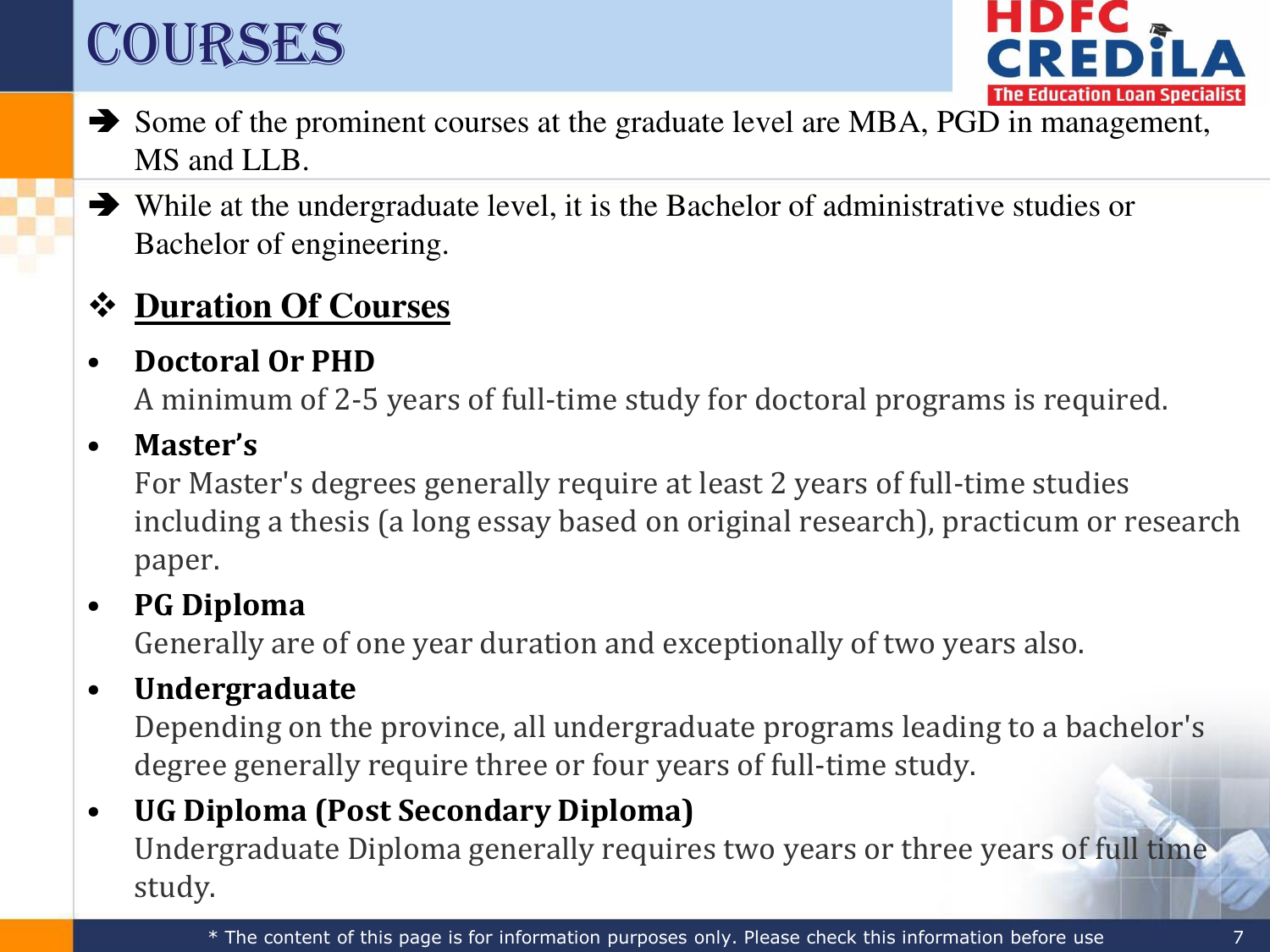# Universities / Colleges

![](_page_7_Picture_1.jpeg)

 There are around 92 universities and 175 community colleges in Canada. Can find the list of some of the world ranking as below.

| <b>Sr.No</b>   | <b>Universities</b>            |
|----------------|--------------------------------|
| $\mathbf{1}$   | <b>University of Montreal</b>  |
| $\overline{2}$ | Concordia University           |
| 3              | University of Toronto          |
| $\overline{4}$ | <b>York University</b>         |
| 5              | <b>Ryerson University</b>      |
| 6              | University of British Columbia |
| 7              | University of Victoria         |
| 8              | Vancouver Island University    |
| 9              | <b>Simon Fraser University</b> |
| 10             | <b>Laval University</b>        |
| 11             | University of Quebec           |
| 12             | University of Alberta          |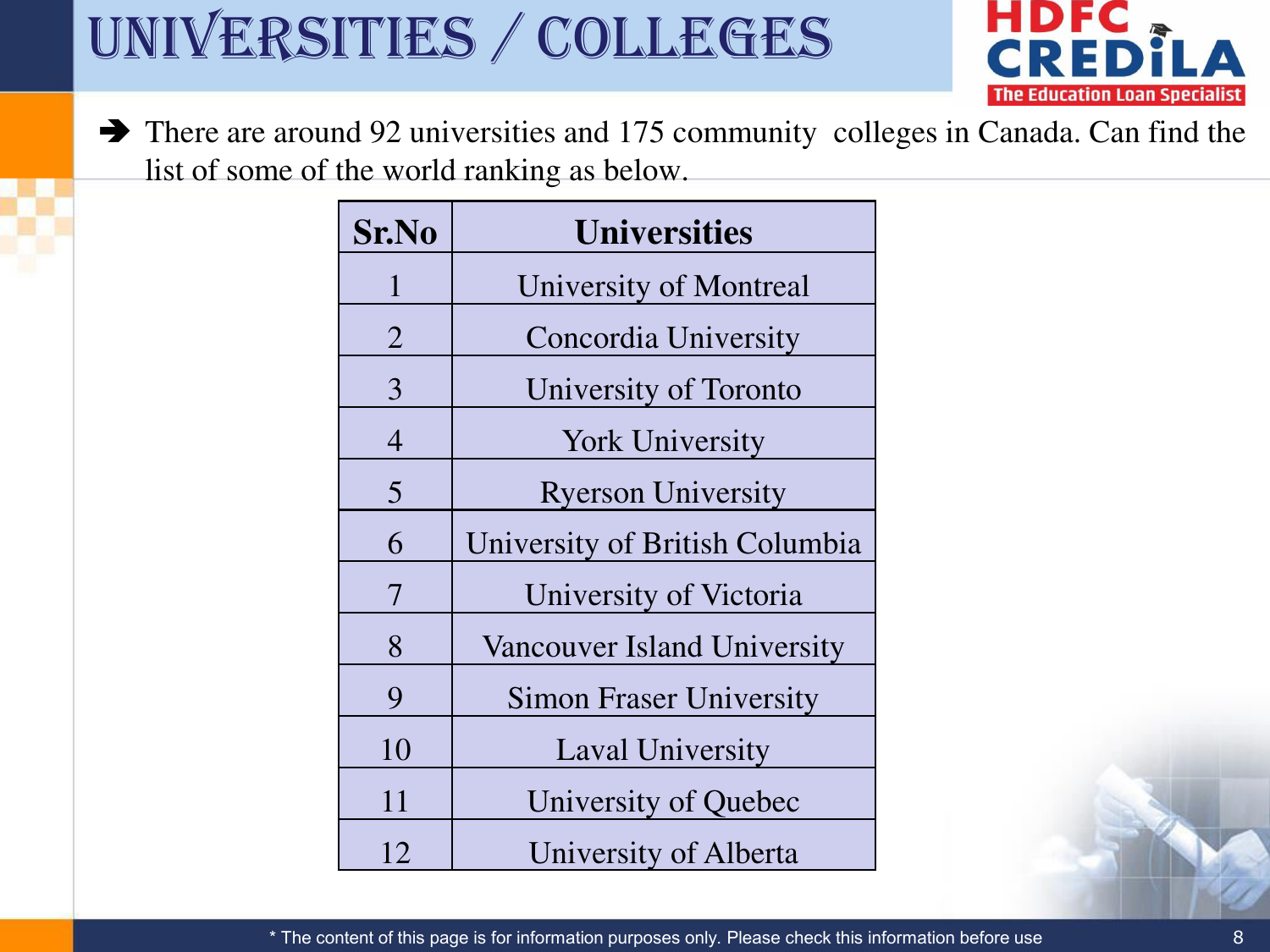### Total Cost of Education

![](_page_8_Picture_1.jpeg)

#### **Cost of studying Canada can be divided in to three parts** (for ease of understanding):

- I. Tuition Fees and Living Cost.
- II. Cost of Application
- III. Other Costs (like insurance, air travel to Canada, visa fee, etc.)

#### **Tuition Fees and Living Cost** :-

- Tuition fees in Canada ranges from CAD\$6,000 to CAD\$30,000 per year (approx. Rs. 3,12,000 to Rs.15,50,000 p.a)
- Average cost of living per month including everything should be between \$600 to \$800 (approx. Rs. 33,000 to Rs. 44,000 p.m)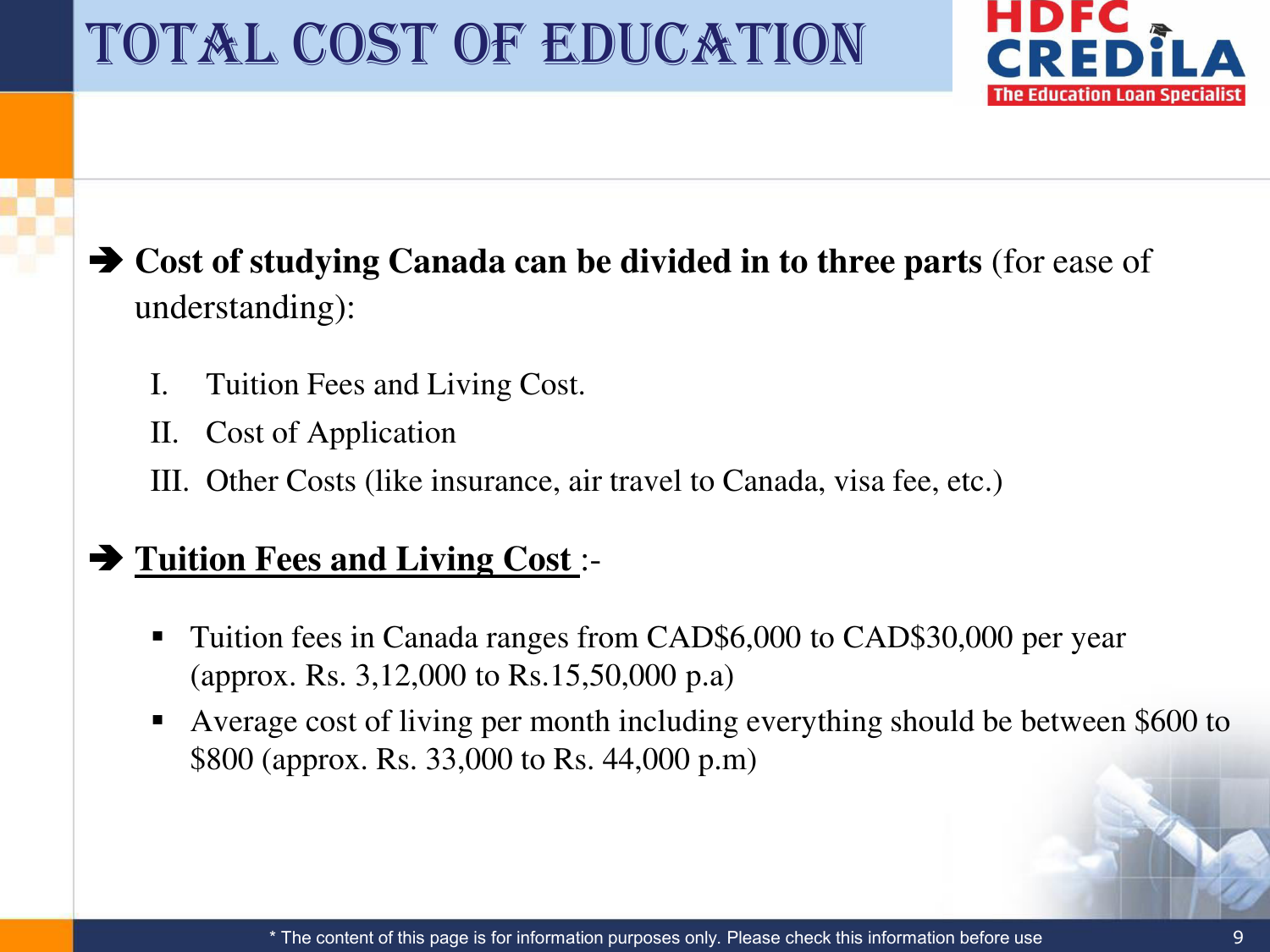### TOTAL COST OF EDUCATION

![](_page_9_Picture_1.jpeg)

#### **→ Cost of Application :-**

- Application fees \$50 to \$150 per University
- Courier Charges Rs 1200 to Rs 1500 per University
- Academic test exams \$100 to \$200 per examination
- Scores reporting may cost up to \$ 20 per University

#### ◆ <u>Other Costs (like insurance, air travel to Canada, visa fee, etc</u>.) :-

- Air tickets \$500 to \$2000
- Health / Medical Insurance \$300 to \$500 per year
- Visa Fee \$125 (may change; check the VFS Canada website for updated information)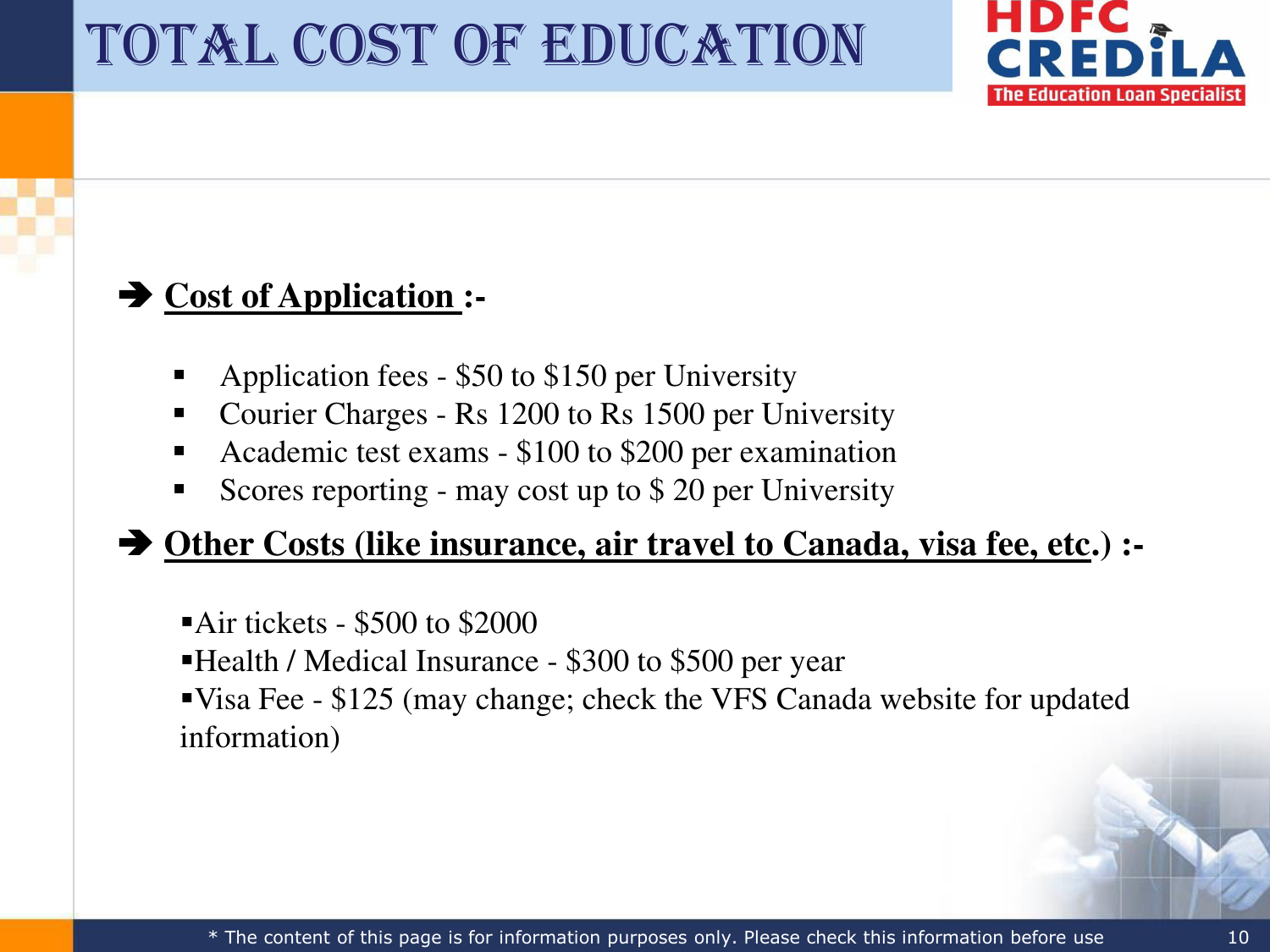## FINANCIAL AID

![](_page_10_Picture_1.jpeg)

• More than 50% Indian students study using Canadian Scholarships. Admitted university & course can play huge role in getting scholarships.

#### **List of various scholarship :-**

- Canadian Commonwealth Scholarship Program
- Canada Asia-Pacific Awards (CAPA)
- Professional Development Awards (PDA) by International Development Research Centre (IDRC)
- Doctoral Student Research Award (DSRA) is funded by Foreign Affairs and International Trade Canada (DFAIT)
- International Research Linkages funded by Foreign Affairs and International Trade Canada (DFAIT)
- Vanier Canada Graduate Scholarship is funded by Government of Canada
- Banting Postdoctoral Fellowship is funded by Government of Canada
- Industrial Postgraduate Scholarships Program funded by Natural Sciences and Engineering Research Council of Canada (NSERC)
- Visiting Fellowships in Canadian Government Laboratories Program funded by Natural Sciences and Engineering Research Council of Canada (NSERC)
- Sauvé Scholars Program by the Jeanne Sauvé Youth Foundation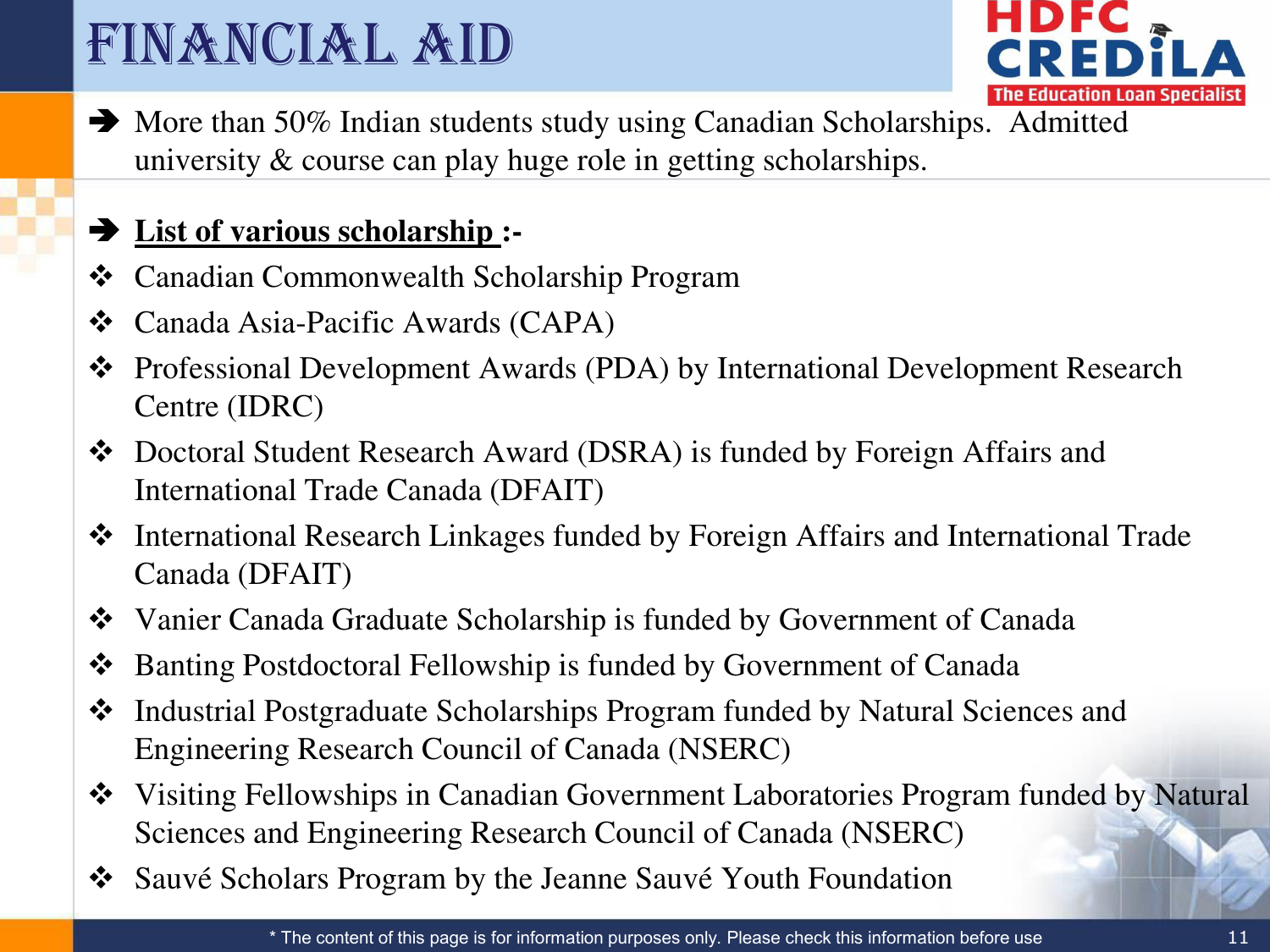# STUDENT VISA

![](_page_11_Picture_1.jpeg)

- To study in Canada you will need to obtain a Canadian study permit, which serves as a Canadian student Visa for the duration of your stay. You do not need a Canadian study permit if your course or program lasts six months or less.
- Once you have a Canadian study permit, you can apply to renew it from within Canada if you decide to continue your studies.
- For full-time students a study permit also allows you to work on campus without requiring a work permit.
- To work off-campus, international students need to apply for a work permit, as part of the Off-Campus Work Permit Program. This permit allows students to work for 20 hours per week during term time and full-time during holidays and semester breaks.
- $\rightarrow$  Student visas take 15 working days or three weeks to be processed.
- $\blacktriangleright$  A study permit costs INR 5,470, plus processing charges.
- International students graduating from Canadian universities can take up employment in the country through Post-Graduation Work Permit Program, which offers work permit for a period of time equal to the duration of course, for a maximum of three years. You must apply within 90 days of graduating.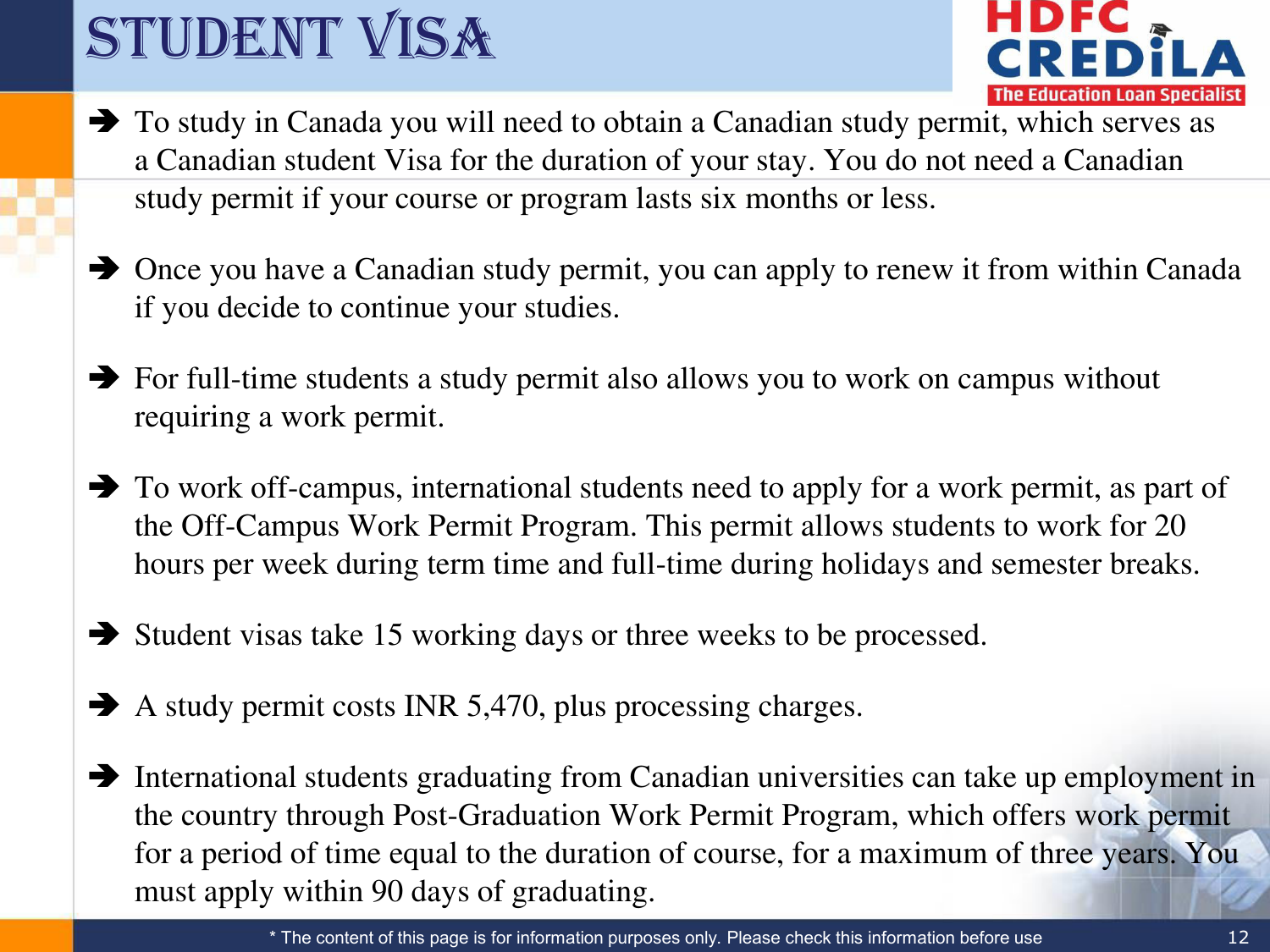#### Process for obtaining a Canadian student visa is as follows:-

![](_page_12_Picture_1.jpeg)

- Before applying for Visa you need to have letter of acceptance from a recognized higher education provider. For Quebec must also apply for a certificate of acceptance, known as a CAQ, from the government of Quebec. You can get this online, by printing out a form, or by requesting a paper form from your university.
- Next step is to get a Student visa application package, either from the CIC website or by contacting your local visa office, or Canadian embassy or consulate in your home country. For application package you need to answer few questions about yourself at CIC website to be eligible for applying online student permit.
- If you are found eligible, you will receive a personal checklist code, valid for 60 days, which you will need in order to submit your application online.
- Create CIC account by entering your personal checklist code after which you will receive your documents list which allows you to upload and send your document to CIC.
- Once you have your documents and application form ready and have paid your fees, you can submit your completed application to CIC.
- Some applicants may have to attend an interview at their local visa office.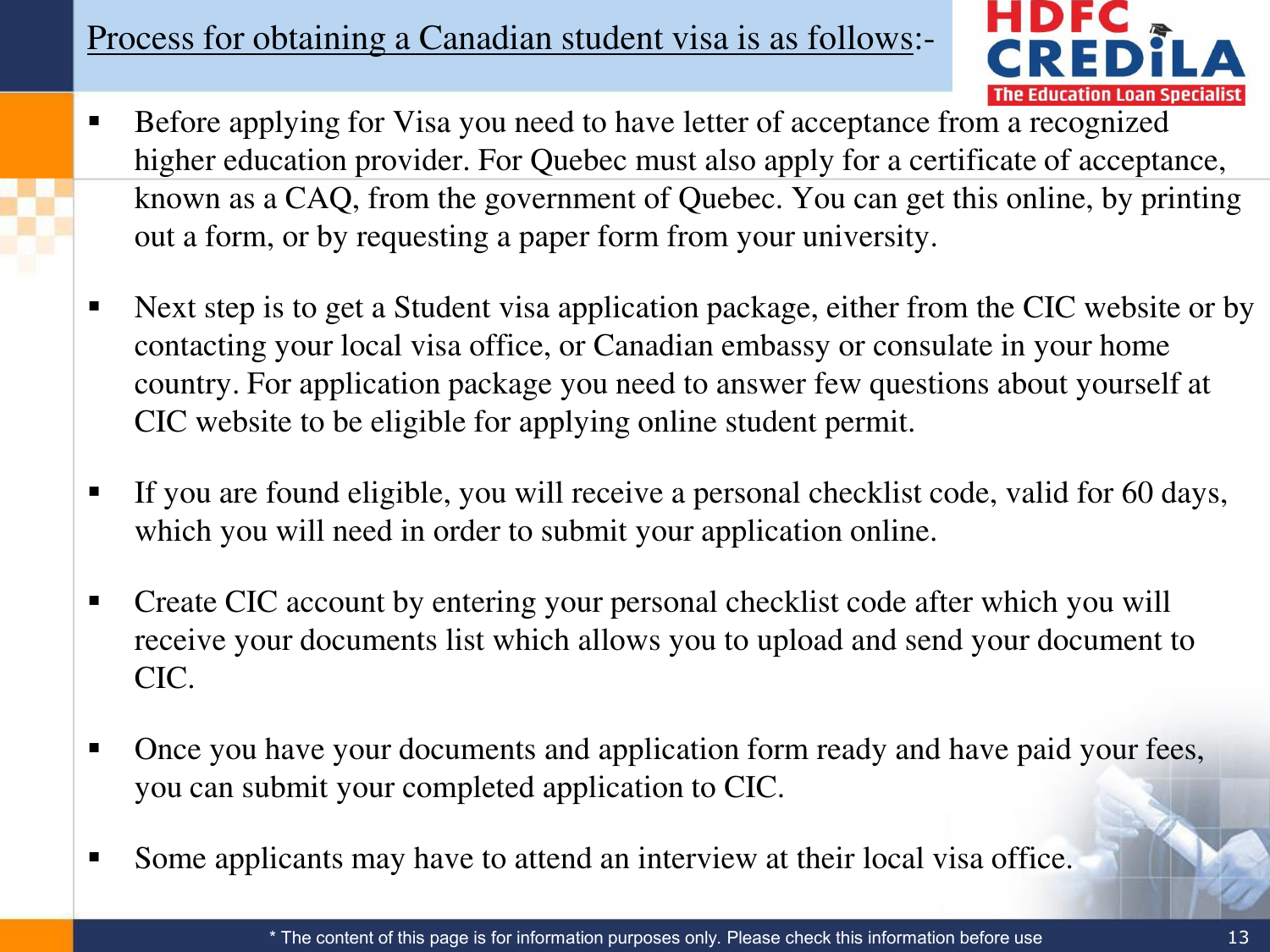### STUDENT PARTNER PROGRAM

![](_page_13_Picture_1.jpeg)

- **THE STUDENT PARTNERS PROGRAM (SPP)** is as pilot project designed and implemented in partnership between the Canadian Visa office in India and the Association of Canadian Community Colleges (ACCC).
- The SPP aims for expediting the student visa process with less documentation and delivering higher approval rates while maintaining program integrity.
- An SPP student visa application takes around 5 to 10 working days.
- SPP applications should be submitted by 1st of August in order to seek admission for September intake.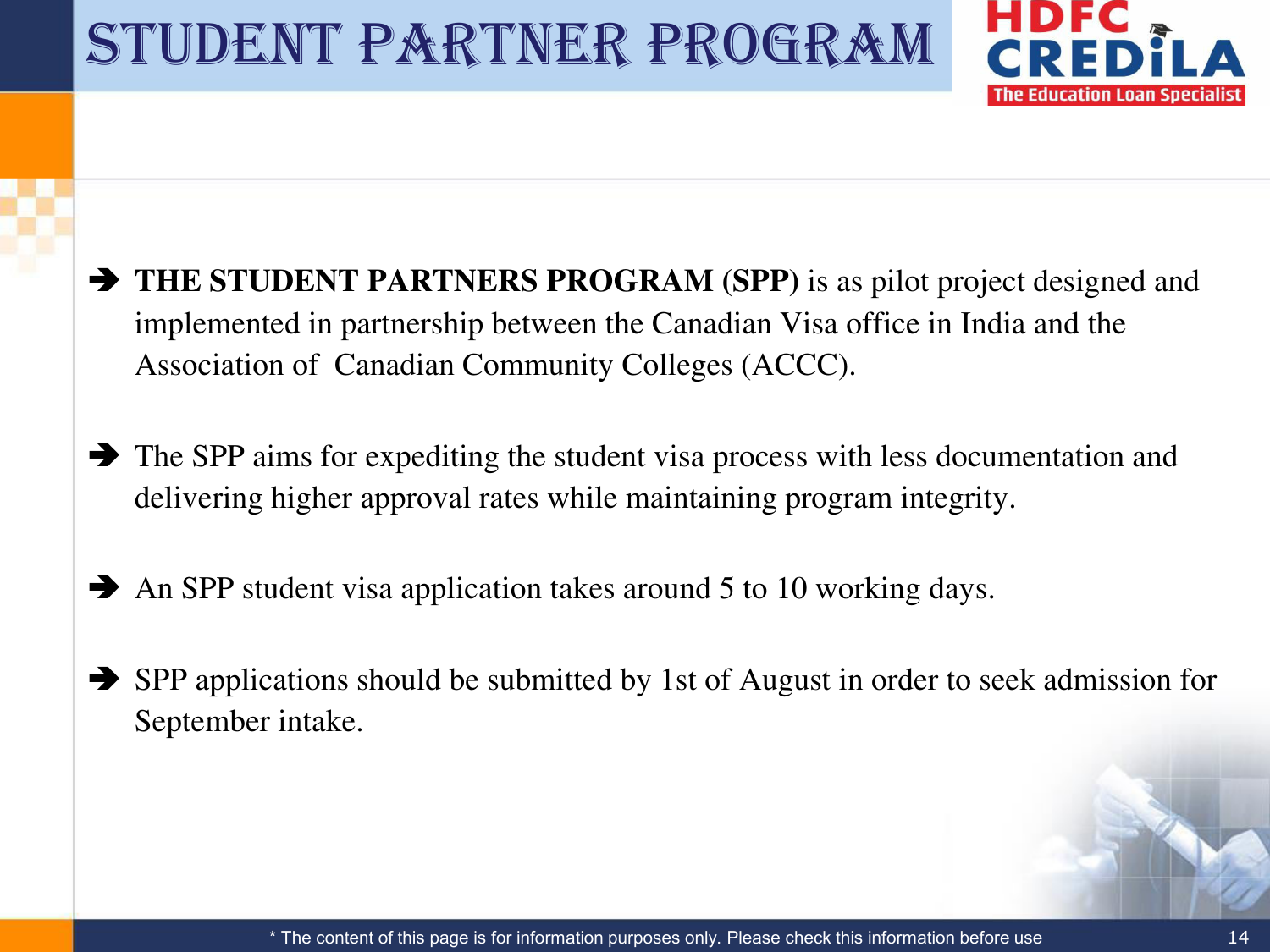## Student Partner Program

![](_page_14_Picture_1.jpeg)

#### **Rules and Requirement :**-

- If a visa is once refused under SPP, then after student has to apply outside SPP.
- Passed out from 12th Grade in the last two years or completed their Bachelor's Degree in the last five years. Atleast 50% score in their latest qualification required.
- Minimum score of IELTS 6.0 band is compulsory to under SPP.
- Most of the SPP Colleges offer diploma, Bachelors, Graduate diploma and PG Diploma.
- **<sup>◆</sup> Proof of Tuition Fee payment :** Copy of receipts for tuition payment (ONE Semester/ONE Year - as asked by the SPP institution)
- **Expenses** Frouriang Proof of funds (Living Expenses): You must demonstrate the purchase of a special Guaranteed Investment Certificate (GIC) from a participating Canadian financial institution (Scotia Bank), in the amount of \$10,000 CAD to cover living expenses for your first year in Canada.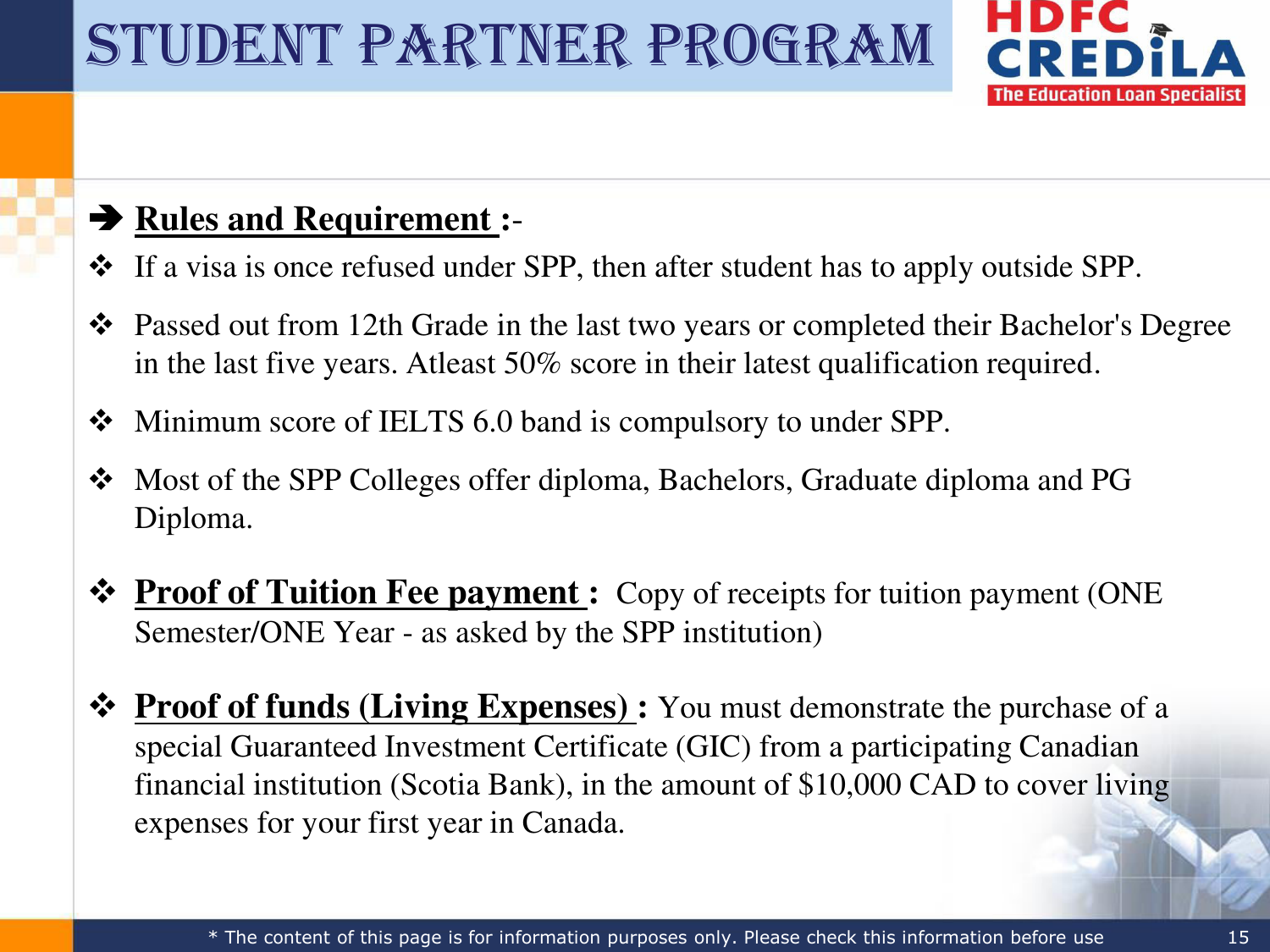![](_page_15_Picture_1.jpeg)

- Citizenship and Immigration Canada Department has recently confirmed that the following changed rules would be implemented for all international students coming to Canada. The main focus of the new regulations is to improve the quality & security of the students coming to Canada for higher studies from across the globe.
- After landing in Canada, the student must register with their designated educational institution & regularly attend the classes. Students who will not register or attend classes regularly would be deported from Canada without warning.
- There will be a pool of Canadian educational institutions who will be authorized to enrol international students, only these pre designated education providers would be able to offer admission to international student. The study visa/permit will not be granted for institutions which are not part of the designated pool.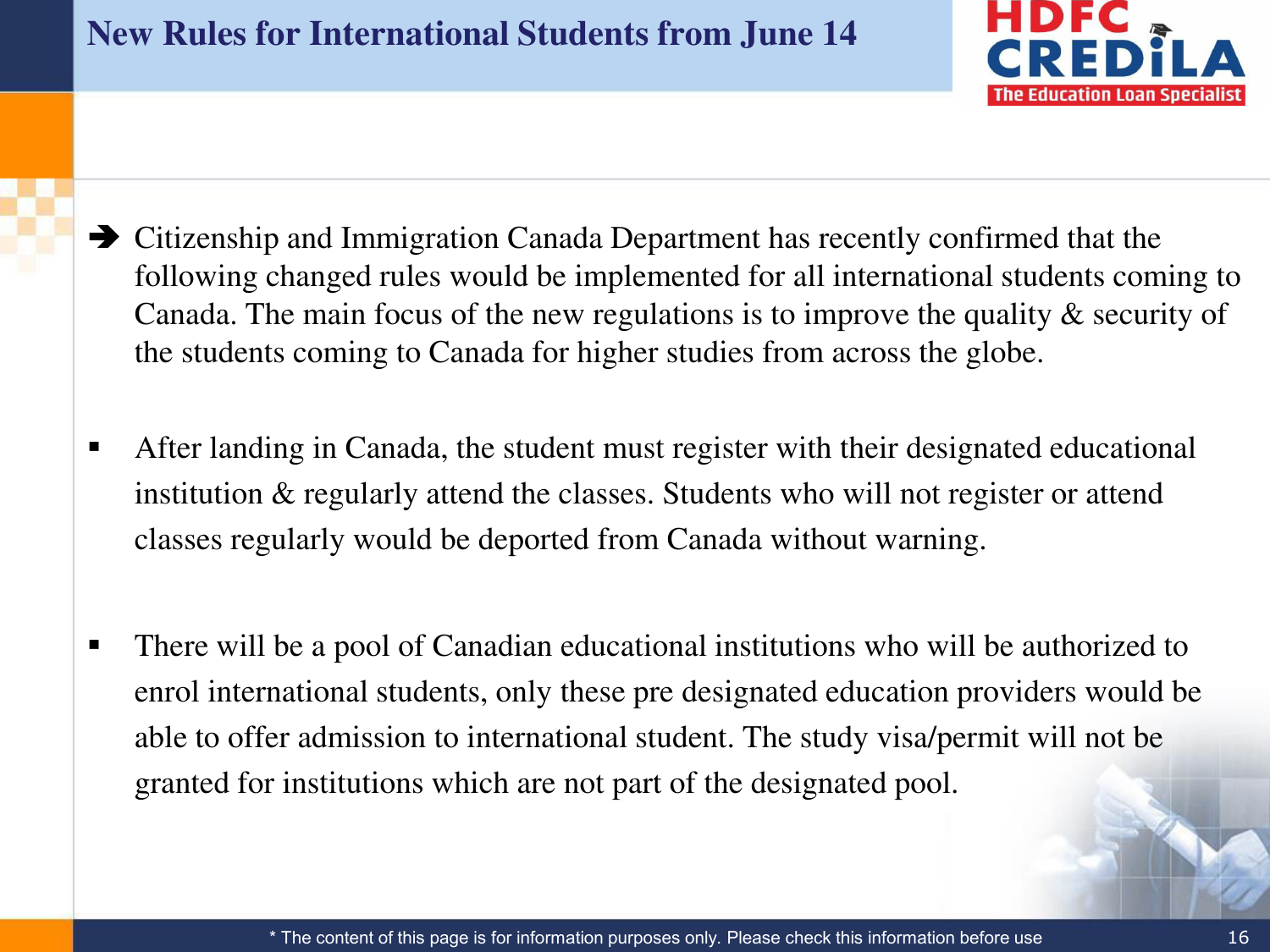![](_page_16_Picture_1.jpeg)

- There would be no need to apply for off campus work permit separately while studying in any of the authorized educational institution in Canada, the student will be automatically eligible to work 20 hrs per week during academic session & full time during academic breaks from day-1 after registering with their designated educational institution in Canada . The minimum length of studies to be eligible for automatic offcampus work permit should be atleast six months or more leading
- The Co-op work permit will only be granted to students enrolled with authorized educational institutions in Canada, not all educational institution in Canada would be able to offer co-op options to international students unless they are designated by Citizenship and Immigration Canada department.
- If a student is already in Canada on Visit visa  $\&$  enrol themselves with any of the authorized educational institutions in Canada at any level then they may get study permit within Canada itself, they would not be required to return to their home country to apply for Study Visa.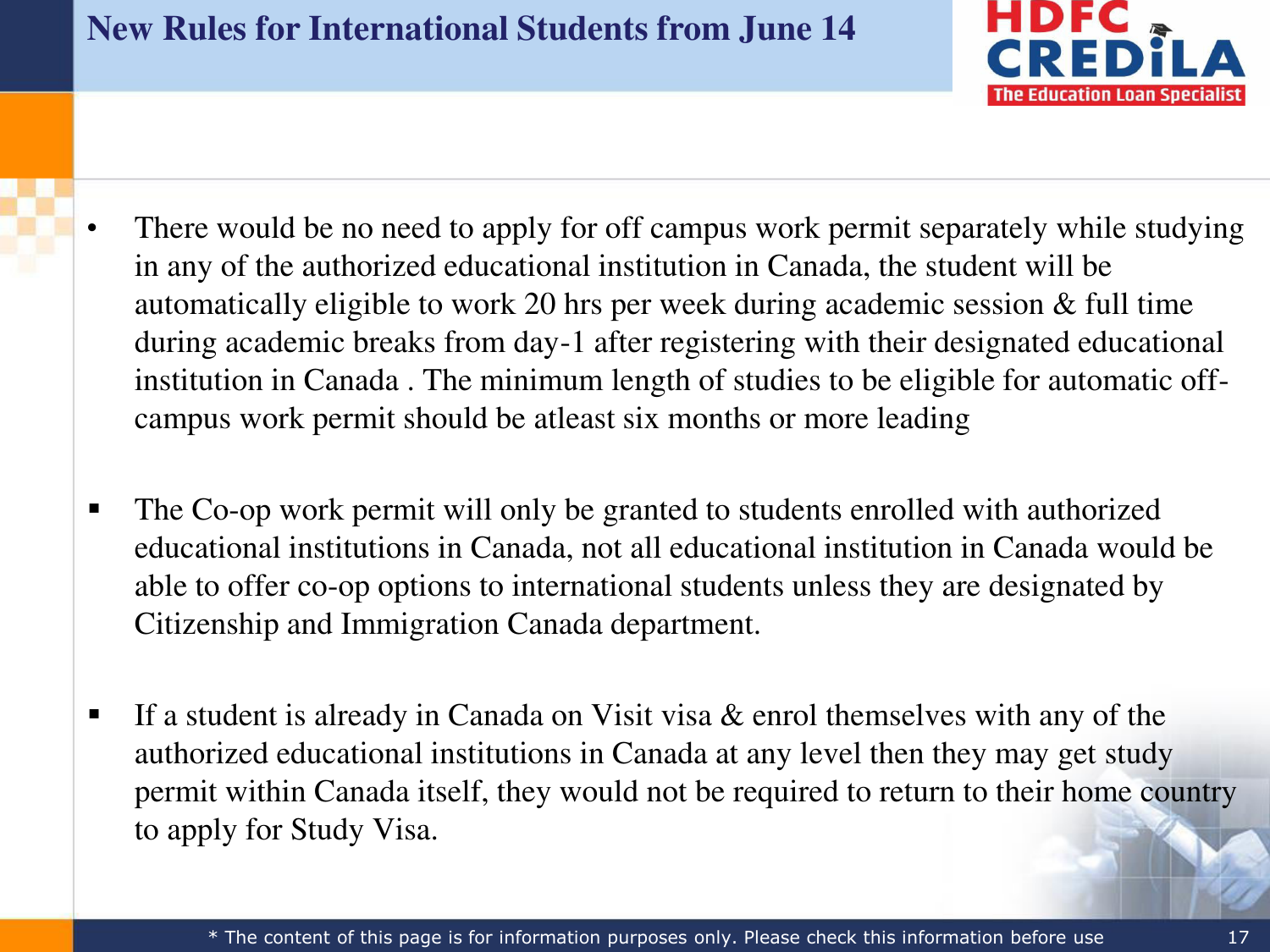#### **New Rules for International Students from June 14**

![](_page_17_Picture_1.jpeg)

- Students would be required to apply for Post Graduate Work Permit or Study Permit Extension within 90 days of receiving official confirmation of graduation from their educational institution, failing to do so will make their stay in Canada illegal after 90 days of getting the confirmation from their University/College.
- After graduating from authorized University/College, the student would be allowed to work full time if they have already applied for Post Graduation Work Permit till the time their application is under process with CIC.
- If the student is already enrolled in any unauthorized Universities  $\&$  Colleges for study permit, they will be allowed to complete their studies within three years after the new rules will be implemented. Same will be the case for co-op or off-campus work permit holders from unauthorized Universities & Colleges.
- There have been NO change in Post-Graduate Work Permit requirements & procedure.